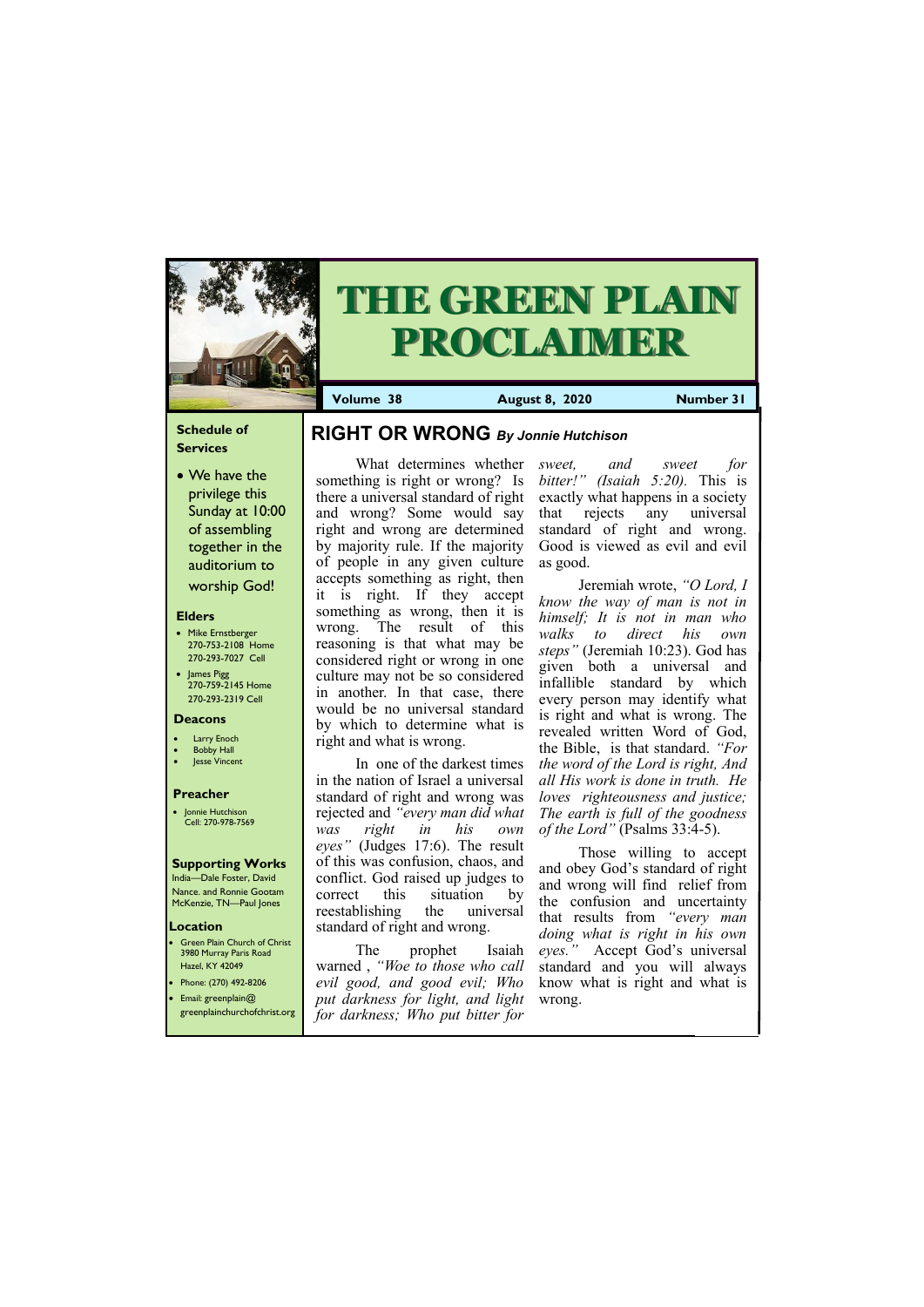## NEWS AND NOTES

*REMEMBER IN PRAYER: Green Plain members*: Remember Faye Travis, Peggy Jarvis, Rex Enoch, Mary Crutchfield, Joanne Barnes, Maxine Pool, Hayes and Marjorie Grady, Jim Fielder, Griselda Adams, Larry Enoch, Ann Thompson and Carolyn Byars. **Family and Friends:** Jenne Pool, Teresa Tacker, Betty Pond, Bryan White, Meredith Enoch, Kenneth Mizell, Jim Hutson, Janice Canter, Maryanne Pedigrew, Dale Foster, Andrea Phillips, Donald and Dorothy Cook, Pat Hocking, Sandra Cook Downs and Hollis Morris.. Please continue to pray for each of these and for those tending to their needs as well as the leaders of our nation in this time of crisis.

- **WORSHIP UPDATE:** As the pandemic continues in our nation and cases are increasing, we are continuing to meet only once a week to limit possible exposure to the Covid-19 virus. Thanks to all for wearing masks and continuing to practice "social distancing." Hopefully, things will eventually return to normal, but for now we are trying to conform to the government's requirements as best we can. Let us be thankful for the opportunity to continue to assemble together to worship our God.
- **PANTRY ITEMS August 2020: 2—Canned Potatoes; 9—Canned Tomatoes; 16—Vienna Sausages; 23—Pinto Beans; 30—Creamed Corn.** Please bring any additional items you wish for the "blessing box" which is located next to the breezeway on the north side of the building.
- **See our Facebook page** for announcements, updates and articles. Access to past editions of this bulletin are available on our website at http://greenplainchurchofchrist.org.
- Mission Work: Please continue to pray for the preachers this congregation is supporting in India and for Ronnie Gootan, David Nance, Mike Kiser, Arnold Gerson and Paul Jones in their respective works.
- **July 2020 Anniversaries:** 13th—Gail and Jonnie Hutchison; **Birthdays:** 4th—Teresa Enoch; 10th—Brent Morris. If we have left anyone out please let us know.
- **We offer FREE BIBLE CORRECPONDENCE COURSES through the mail. Enroll on our website or send your name and return mailing address to the address on the first page of this bulletin. You may also call 270-978-7569.**
- If **TODAY** had never come, would **YOU** be with the Father in the kingdom prepared for the saved (Matthew 25:34) or suffering in fire with the devil and his angels? (Matthew 25: 41). You are even **NOW** making your choice regarding where Y**OU** will exist in eternity.

*Answer:* The longest chapter in the Bible is Psalm 119 with 176 verses each

**Page 2**

## **ONLINE SPIRITUAL RESOURCES Gospel Broadcasting Network https://gbntv.org/**

**World Video Bible School https://store.wvbs.org/wvbs-splashpage.html**

> **A Bible Answer https://abibleanswertv.org/**

> > **Good News Today http://gnttv.org/**

**In Search of the Lord's Way http://searchtv.org/**



**This Week: Why did the soldiers pierce the side of Jesus with a spear after He had died?**

*Last Week:* What is the longest chapter in the Bible?

exalting the Word or Law of God.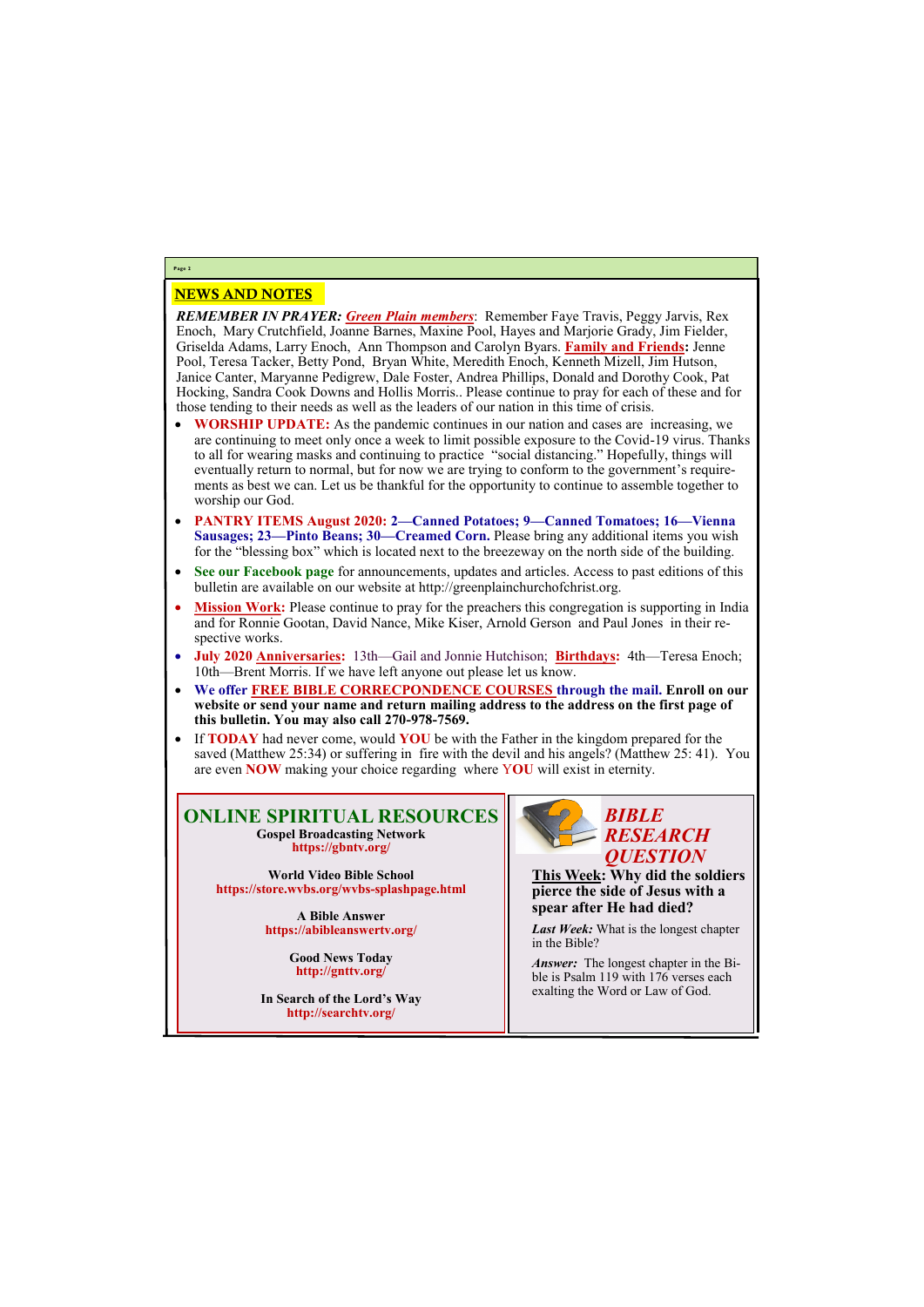#### **Page 3**

## **WHAT'S ON YOUR MIND?** *By Jerry joseph*



"For as he thinketh in his heart, so is he*…"* Proverbs 23:7. *"Keep thy heart with all diligence; for out of it* 

*are the issues of life."* Proverbs 4:23.

It should be evident to us that it does matter what we think about and fill our mind with. It is imperative that we guard and watch what becomes a concern to us, to the extent that it does not interfere with us spiritually (Matthew 6:25-34; Philippians 4:6-10; Colossians 3:1-3).

Is it wrong to think about and be concerned about our health, the houses we live in, and a host of other things in this life? Of course not! But, when such concerns begin to …

- $\Rightarrow$  Hamper our spiritual growth (2 Peter 1:5 -11)
- $\Rightarrow$  Hinder our appetite for spiritual matters (Matthew 5:6)
- $\Rightarrow$  Hurt the spiritual condition of our soul

## **Love** bears all things, believes all things, hopes all things, endures all things.

- $\Rightarrow$  Social status than being a Servant of God (Gal. 3:26-27; 1 Cor. 15:58)?
- $\Rightarrow$  Self-Pleasing than pleasing the Son of God (Jud. 17:6; Matt. 16:24)?
- $\Rightarrow$  Setting-aside Scripture than Submitting to it (2 Pet. 3:16; Rom. 6:16-18)?
- $\Rightarrow$  Strengthening our financial matters than our faith and faithfulness (Matt. 6:19-20; Heb. 11:6; Rev. 2:10)?
- $\Rightarrow$  Seeking the "Stuff" of this world than Spiritual things (1 John 2:15-17; Luke 12:15; Col. 3:1-3)
- $\Rightarrow$  Sustaining our healthy well-being than the hope of Heaven that is in Christ (Col. 1:5, 23, 27; Heb. 6:19; Tit. 1:2)?

(Matthew 16:26)

...then we must make some changes and do it now before it is too late.

Are we more concerned about …

Think about it

 *-- St. Peter's church of Christ Bulletin*

*Jesus said to him, "'You shall love the Lord your God with all your heart, with all your soul, and with all your mind.' This is the first and great commandment. 39 And the second is like it: 'You shall love your neighbor as yourself.'* - Matthew 22:37-39.

*A new commandment I give to you, that you love one another; as I have loved you, that you also love one another. 35 By this all will know that you are My disciples, if you have love for one another."*